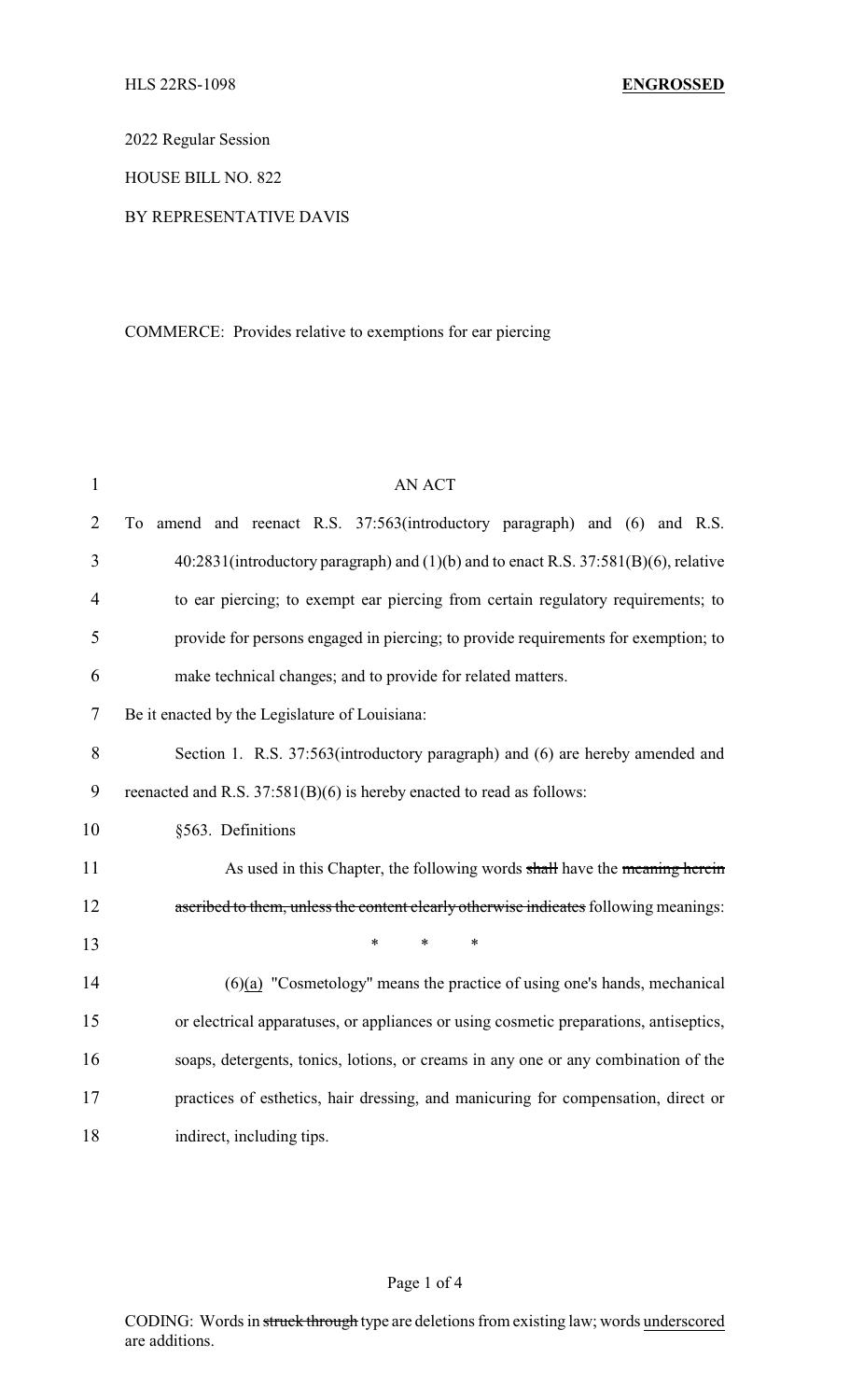| $\mathbf{1}$ | "Cosmetology" does not include ear piercing as provided for in R.S.<br>(b)               |
|--------------|------------------------------------------------------------------------------------------|
| 2            | $37:581(B)(6)$ .                                                                         |
| 3            | *<br>∗<br>∗                                                                              |
| 4            | §581. Unlawful practice; exemptions                                                      |
| 5            | ∗<br>*<br>∗                                                                              |
| 6            | B. The following persons are exempt from the provisions of this Chapter                  |
| 7            | while in the proper discharge of their professional duties in a facility not licensed by |
| 8            | the board:                                                                               |
| 9            | *<br>$\ast$<br>$\ast$                                                                    |
| 10           | A cosmetologist, esthetician, qualified healthcare professional, or<br>(6)               |
| 11           | employee of a qualified healthcare professional who engages in ear piercing if both      |
| 12           | of the following are true:                                                               |
| 13           | (a) The person utilizes piercing needles that are single-use, hallow, and made           |
| 14           | of stainless steel.                                                                      |
| 15           | (b) The person complies with all manufacturer instructions for any apparatus             |
| 16           | used to pierce the ear and all applicable health and safety standards.                   |
| 17           | ∗<br>∗<br>∗                                                                              |
| 18           | Section 2. R.S. 40:2831(introductory paragraph) and (1)(b) are hereby amended and        |
| 19           | reenacted to read as follows:                                                            |
| 20           | §2831. Definitions                                                                       |
| 21           | As used in this Chapter, these the following terms shall have the following              |
| 22           | meanings:                                                                                |
| 23           | "Commercial body art facility" means any location, place, area, or<br>(1)                |
| 24           | business, whether permanent or temporary, which provides consumers access to             |
| 25           | personal services workers who for remuneration perform any of the following              |
| 26           | procedures:                                                                              |
| 27           | $\ast$<br>*<br>∗                                                                         |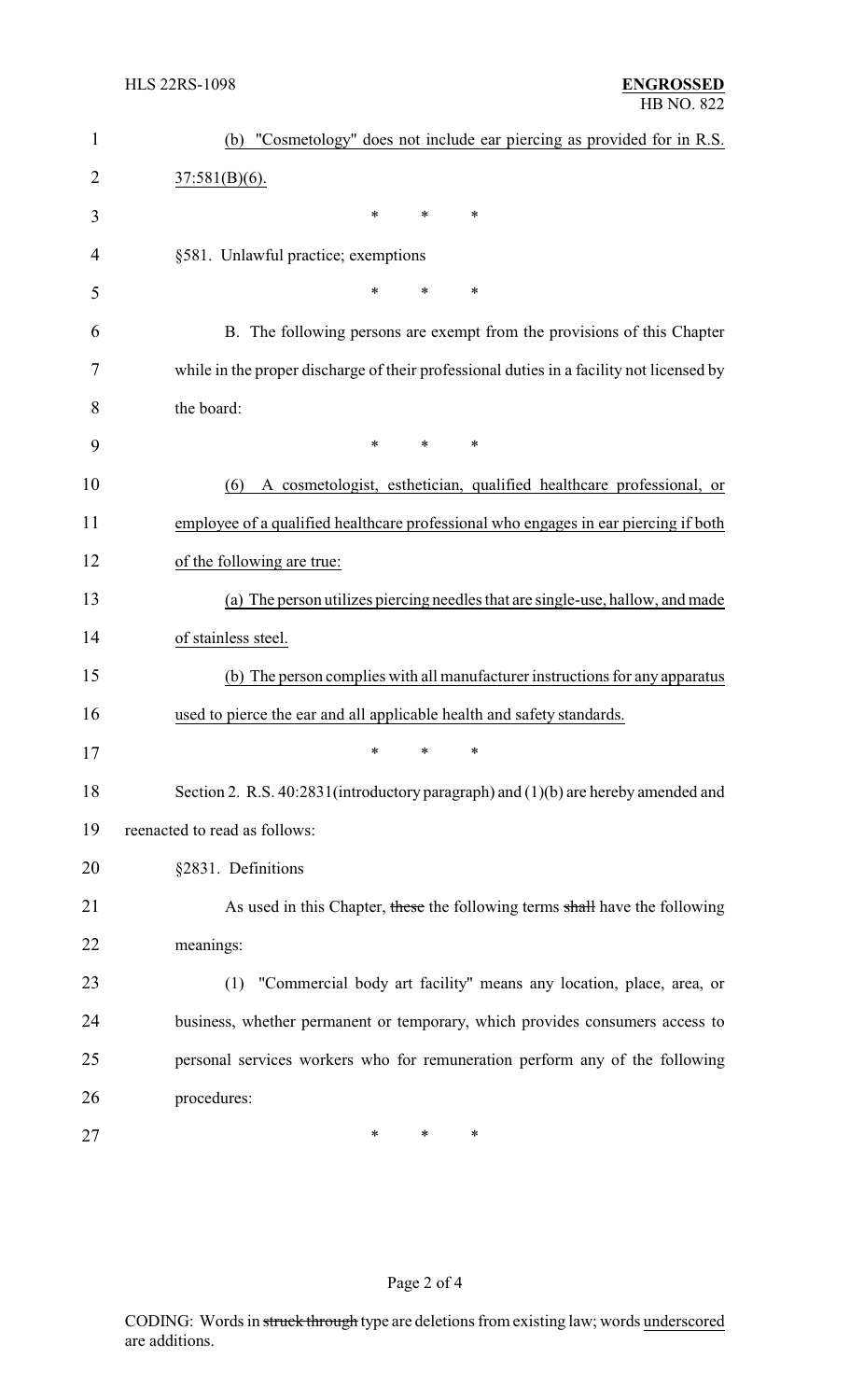| $\mathbf{1}$   | (b) Body piercing or the creation of an opening in the body of a human being            |
|----------------|-----------------------------------------------------------------------------------------|
| $\overline{2}$ | for the purpose of inserting jewelry or other decoration; but does not for the purposes |
| 3              | of this Chapter, include piercing an ear in either of the following manners:            |
| 4              | (i) with With a disposable, single-use stud or solid needle that is applied             |
| 5              | using a mechanical device to force the needle or stud through the ear, if the person    |
| 6              | complies with all manufacturer instructions for any apparatus used to pierce the ear    |
| 7              | and all applicable health and safety standards.                                         |
| 8              | By a cosmetologist, esthetician, qualified healthcare professional, or<br>(i)           |
| 9              | employee of a qualified healthcare professional if both of the following are true:      |
| 10             | The person utilizes piercing needles that are single-use, hallow, and<br>(aa)           |
| 11             | made of stainless steel.                                                                |
| 12             | The person complies with all manufacturer instructions for any<br>(bb)                  |
| 13             | apparatus used to pierce the ear and all applicable health and safety standards.        |
| 14             | *<br>∗<br>$\ast$                                                                        |

### DIGEST

The digest printed below was prepared by House Legislative Services. It constitutes no part of the legislative instrument. The keyword, one-liner, abstract, and digest do not constitute part of the law or proof or indicia of legislative intent. [R.S. 1:13(B) and 24:177(E)]

HB 822 Engrossed 2022 Regular Session Davis

**Abstract:** Exempts ear piercing from licensure requirements if certain criteria are met.

Present law requires persons who practice cosmetology in the state to be licensed by the state board.

Proposed law retains present law, but exempts certain persons engaging in ear piercing from the licensing requirement if certain conditions are met.

The exemption in proposed law would apply to a cosmetologist, esthetician, qualified healthcare professional, or employee of a qualified healthcare professional who does both of the following:

- (1) Uses stainless steel, single-use, hallow needles to pierce the ear.
- (2) Complies with all applicable instructions of any device used in the piercing and with all health and safety standards.

Present law regulates persons who provide body modification services in this state, but carves out an exemption for persons who pierce ears using a stud gun, as long as the person complies with all instructions for use and all health and safety standards.

#### Page 3 of 4

CODING: Words in struck through type are deletions from existing law; words underscored are additions.